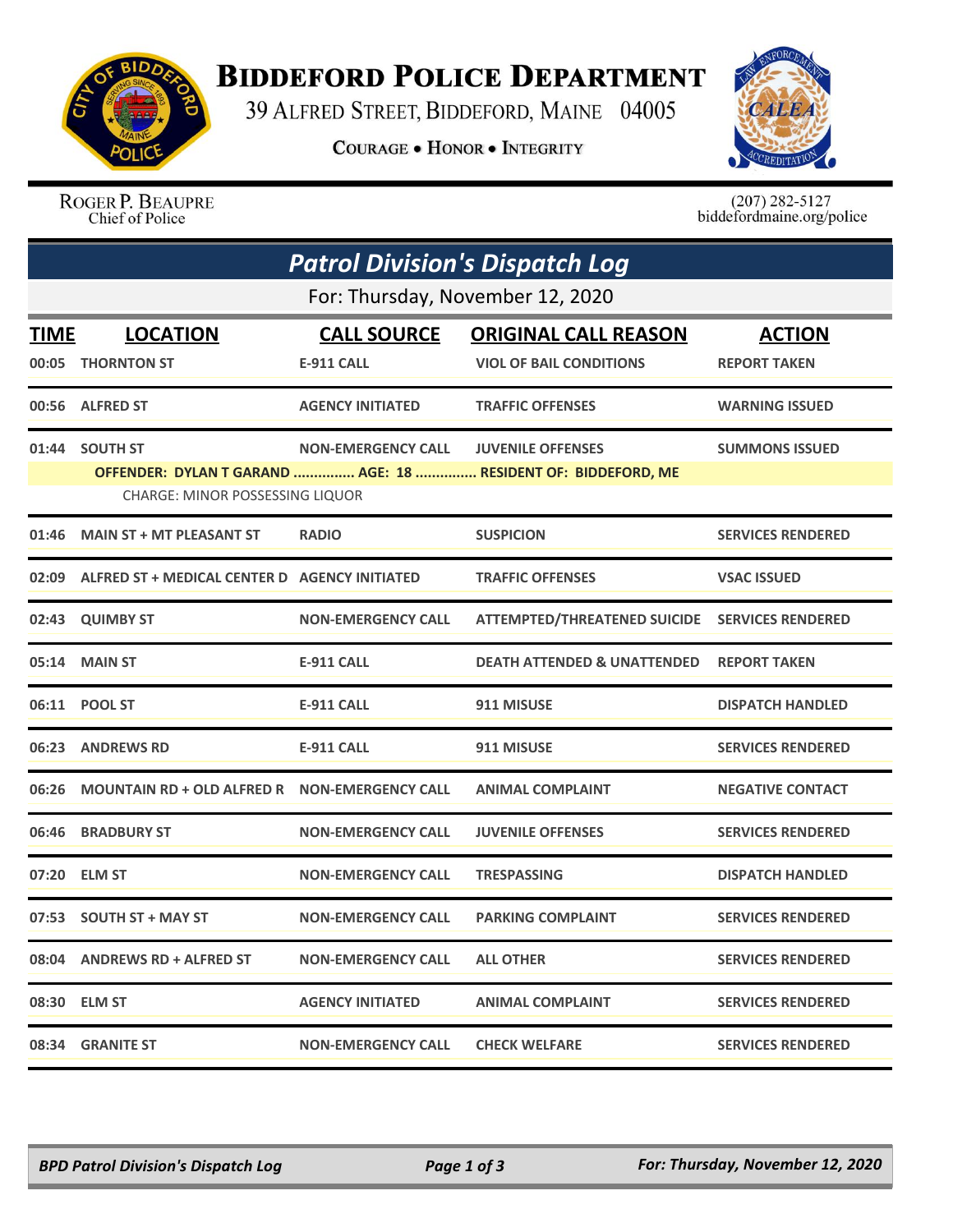| <b>TIME</b> | <b>LOCATION</b>                          | <b>CALL SOURCE</b>                            | <b>ORIGINAL CALL REASON</b>                                         | <b>ACTION</b>             |
|-------------|------------------------------------------|-----------------------------------------------|---------------------------------------------------------------------|---------------------------|
|             | 09:08 ALFRED ST                          | <b>WALK-IN AT STATION</b>                     | <b>WARRANT ARREST</b>                                               | <b>ARREST(S) MADE</b>     |
|             | <b>CHARGE: WARRANT ARREST</b>            |                                               | OFFENDER: LUTHER JOHN CAMPBELL  AGE: 50  RESIDENT OF: BIDDEFORD, ME |                           |
|             |                                          |                                               |                                                                     |                           |
|             | 09:30 SACO FALLS WAY                     | <b>E-911 CALL</b>                             | <b>DOMESTIC COMPLAINTS</b>                                          | <b>ARREST(S) MADE</b>     |
|             | <b>CHARGE: DOMESTIC VIOLENCE ASSAULT</b> |                                               | OFFENDER: SALAH M EL BARBARY  AGE: 47  RESIDENT OF: BIDDEFORD, ME   |                           |
|             | CHARGE: DOMESTIC VIOLENCE, AGG ASSAULT   |                                               |                                                                     |                           |
|             | 09:37 CLEAVES ST                         | <b>NON-EMERGENCY CALL</b>                     | <b>DISTURBANCE / NOISE</b>                                          | <b>SERVICES RENDERED</b>  |
|             | 10:01    FOSS ST                         | <b>NON-EMERGENCY CALL</b>                     | <b>DOMESTIC COMPLAINTS</b>                                          | <b>REPORT TAKEN</b>       |
|             | 10:04 ELM ST                             | <b>E-911 CALL</b>                             | <b>DOMESTIC COMPLAINTS</b>                                          | <b>REPORT TAKEN</b>       |
|             | 10:59 ALFRED ST                          | <b>WALK-IN AT STATION</b>                     | <b>ALL OTHER</b>                                                    | <b>SERVICES RENDERED</b>  |
|             | 11:49 OLD POOL RD                        | <b>NON-EMERGENCY CALL</b>                     | <b>SUSPICION</b>                                                    | <b>REPORT TAKEN</b>       |
|             | 11:50 CLIFFORD ST                        | <b>NON-EMERGENCY CALL</b>                     | <b>DOMESTIC COMPLAINTS</b>                                          | <b>REPORT TAKEN</b>       |
|             | 11:52 ALFRED ST                          | <b>NON-EMERGENCY CALL</b>                     | <b>ARTICLES LOST/FOUND</b>                                          | <b>SERVICES RENDERED</b>  |
|             | 12:28 BIRCH ST                           | <b>NON-EMERGENCY CALL</b>                     | <b>PARKING COMPLAINT</b>                                            | <b>SERVICES RENDERED</b>  |
| 15:01       | <b>PIKE ST</b>                           | <b>NON-EMERGENCY CALL</b>                     | <b>ARTICLES LOST/FOUND</b>                                          | <b>NO ACTION REQUIRED</b> |
|             | 15:12 MAIN ST                            | <b>OTHER</b>                                  | <b>ALL OTHER</b>                                                    | <b>NEGATIVE CONTACT</b>   |
|             | 15:26 COMMODORE DR                       | <b>E-911 CALL</b>                             | <b>DEATH ATTENDED &amp; UNATTENDED</b>                              | <b>REPORT TAKEN</b>       |
|             | 15:35 BIRCH ST                           | <b>NON-EMERGENCY CALL</b>                     | <b>PARKING COMPLAINT</b>                                            | <b>SERVICES RENDERED</b>  |
|             | 15:40 GRANITE ST                         | <b>AGENCY INITIATED</b>                       | <b>ALL OTHER</b>                                                    | <b>SERVICES RENDERED</b>  |
|             | 15:40 MEDICAL CENTER DR                  | <b>NON-EMERGENCY CALL</b>                     | <b>SUSPICION</b>                                                    | <b>SERVICES RENDERED</b>  |
|             | 15:41 ELM ST                             | <b>AGENCY INITIATED</b>                       | <b>TRAFFIC OFFENSES</b>                                             | <b>WARNING ISSUED</b>     |
|             | 15:55 NEWTOWN RD                         | <b>E-911 CALL</b>                             | <b>SUSPICION</b>                                                    | <b>SERVICES RENDERED</b>  |
|             | 16:00 ALFRED ST                          | <b>AGENCY INITIATED</b>                       | <b>TRAFFIC OFFENSES</b>                                             | <b>SUMMONS ISSUED</b>     |
|             |                                          |                                               | OFFENDER: WILSON CHOGLLO  AGE: 22  RESIDENT OF: SOUTH PORTLAND, ME  |                           |
|             |                                          | CHARGE: OPERATING WITH SUSPENDED REGISTRATION |                                                                     |                           |
|             | 16:12 SUMMER ST                          | <b>RADIO</b>                                  | <b>PARKING COMPLAINT</b>                                            | <b>SERVICES RENDERED</b>  |
|             | 16:22 ELM ST                             | <b>NON-EMERGENCY CALL</b>                     | <b>HARASSMENT</b>                                                   | <b>SERVICES RENDERED</b>  |

*BPD Patrol Division's Dispatch Log Page 2 of 3 For: Thursday, November 12, 2020*